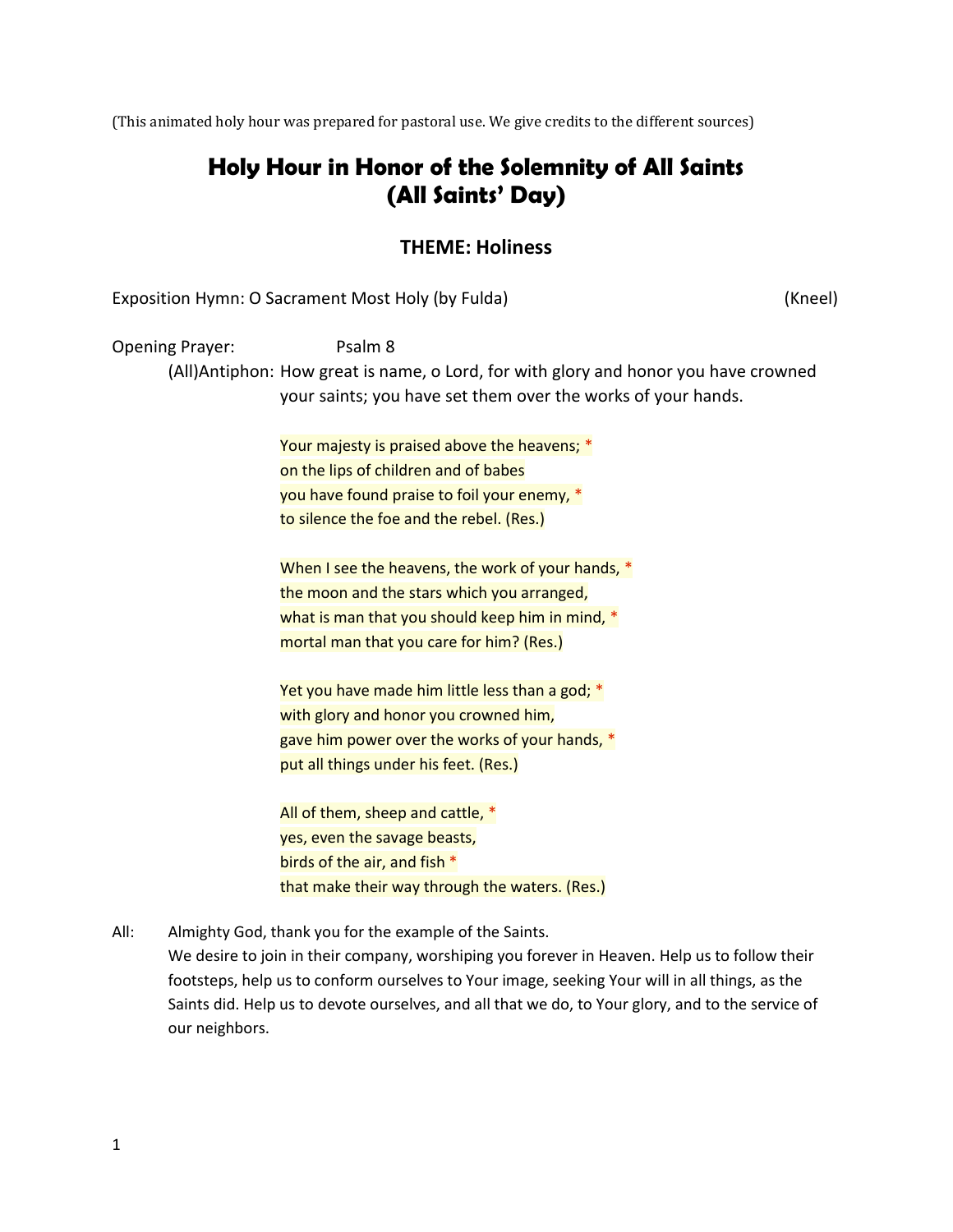We ask this through your Son Jesus, who lives and reign with you and the Holy Spirit one God for ever and ever amen. Amen.

| Opening Hymn:              | Sing With All the Saints of Glory | (Stand) |
|----------------------------|-----------------------------------|---------|
| <b>Gospel Acclamation:</b> | Seek Ye First                     |         |
| Gospel Reading:            | Matthew 5:1-12                    |         |
| <b>Gospel Reflection:</b>  |                                   | (Sit)   |

Through the Beatitudes of Matthew's Gospel, we learn the master plan of how to imitate the holy and saintly life of Jesus Christ. By imitating Christ, Christ transforms us into living images of Himself. This path to holiness is the way of the Beatitudes – the ways of blessedness:

*Blessed are the poor in spirit –* Be humble – realize all your gifts come from God; *Blessed are they who mourn* – Mourn for your sins and cry out for God's mercy; *Blessed are the meek* – Be gentile, kind to others, and obedient to God and His ways; *Blessed are they who hunger and thirst for righteousness* – Do to others what you would have them do to you, and seek the perfection of Christ; *Blessed are the merciful* – Forgive others as Christ has forgiven you; *Blessed are the clean of heart* – Be free of selfishness and give only good to others; *Blessed are the peacemakers* – Be compassionate and forgiving; this conveys peace; *Blessed are they who are persecuted for the sake of righteousness* **…** *when they insult you … because of me* — For if we have become united with Him in the likeness of His death, certainly

we shall also be in the likeness of His resurrection (Roman 6:5).

The ways of holiness are difficult; indeed, they are impossible if one attempts them on his/her own. However, with God all things are possible. **By surrendering into his care, God will transform us into His saints – His holy people!**

Response Hymn: Blessed Are They

Silent Reflection: Like the saints, do i seek the path of holiness?

Saints and their Ways of Holiness….

Holiness is simply the state of grace purified, illuminated, beautified by the most perfect purity, exempt not only from mortal sin but also from the smallest faults; purity will make saints of you! --St. Peter Eymard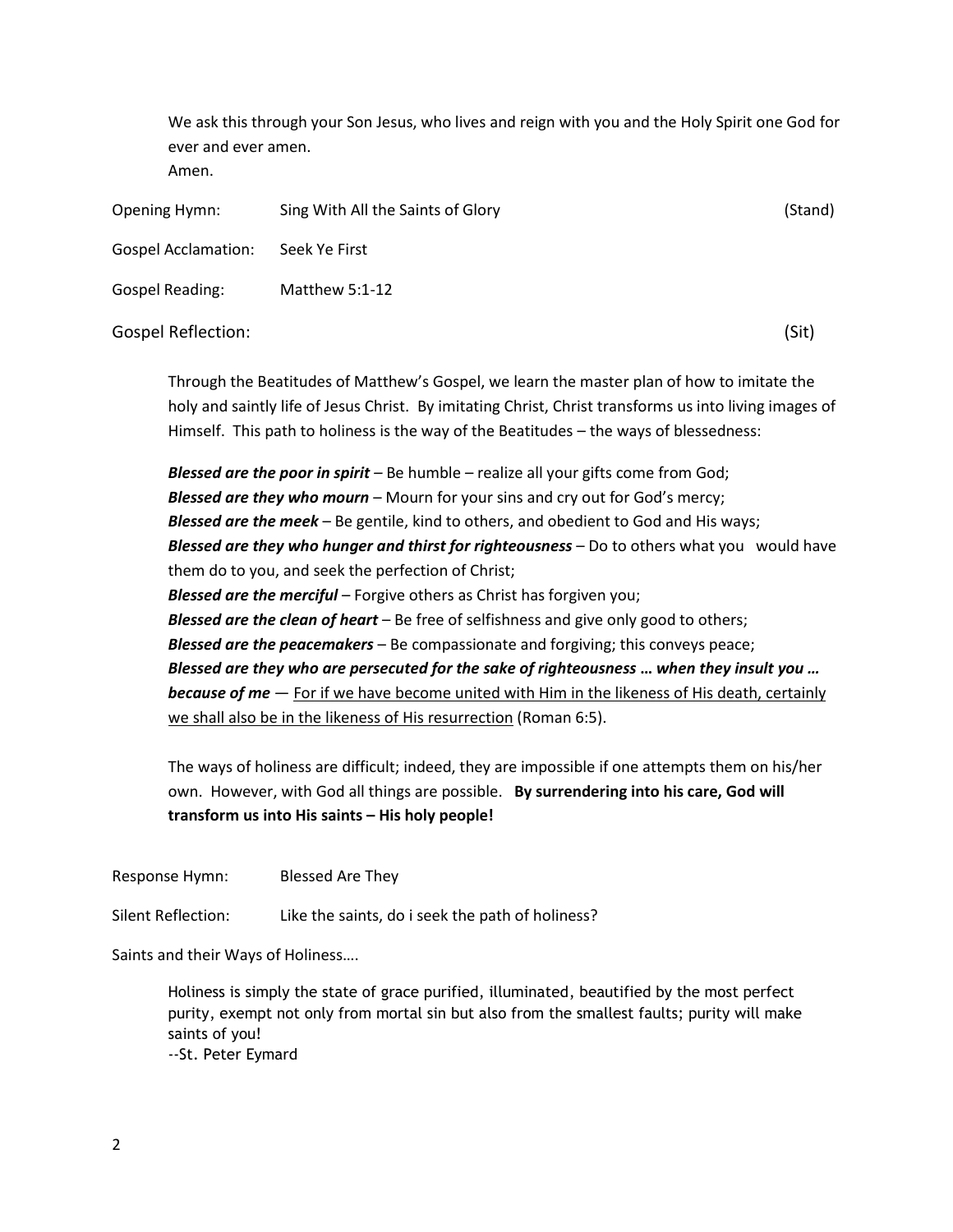Our Lord has created persons for all states in life, and in all of them we see people who achieved sanctity by fulfilling their obligations well. --St. Anthony Mary Claret

"Have a real living determination to reach holiness…I will strip my heart of all created things; I will live in poverty and detachment; I will renounce my will, my inclinations, my whims and fancies, and make myself a willing slave to the will of God." --Blessed Mother Teresa

If God gives you an abundant harvest of trials, it is a sign of great holiness which He desires you to attain. All the pleasures of the world are nothing compared with the sweetness found in the gall and vinegar offered to Jesus Christ. That is, hard and painful things endured for Jesus Christ and with Jesus Christ.

--Saint Ignatius of Loyola

All of us can attain to Christian virtue and holiness, no matter in what condition of life we live and no matter what our life work may be. --Saint Francis de Sales

Holiness consists in doing good, and in doing this good in whatever condition and place God has placed us. Nothing more, nothing outside of this. --Blessed Louis Tezza

Litany of the Saints (Kneel)

Lord, have mercy on us. Christ, have mercy on us. Lord, have mercy on us. Christ, hear us. Christ, graciously hear us. God, the Father of heaven, have mercy on us. God the Son, Redeemer of the world, God the Holy Spirit, Holy Trinity, one God,

Holy Mary, the control of the pray for us. Holy Mother of God, Holy Virgin of virgins, Saint Michael, Saint Gabriel, Saint Raphael, All ye holy angels and archangels, All ye holy orders of blessed spirits, Saint John the Baptist, Saint Joseph, All ye holy patriarchs and prophets, Saint Peter, Saint Paul, Saint Andrew,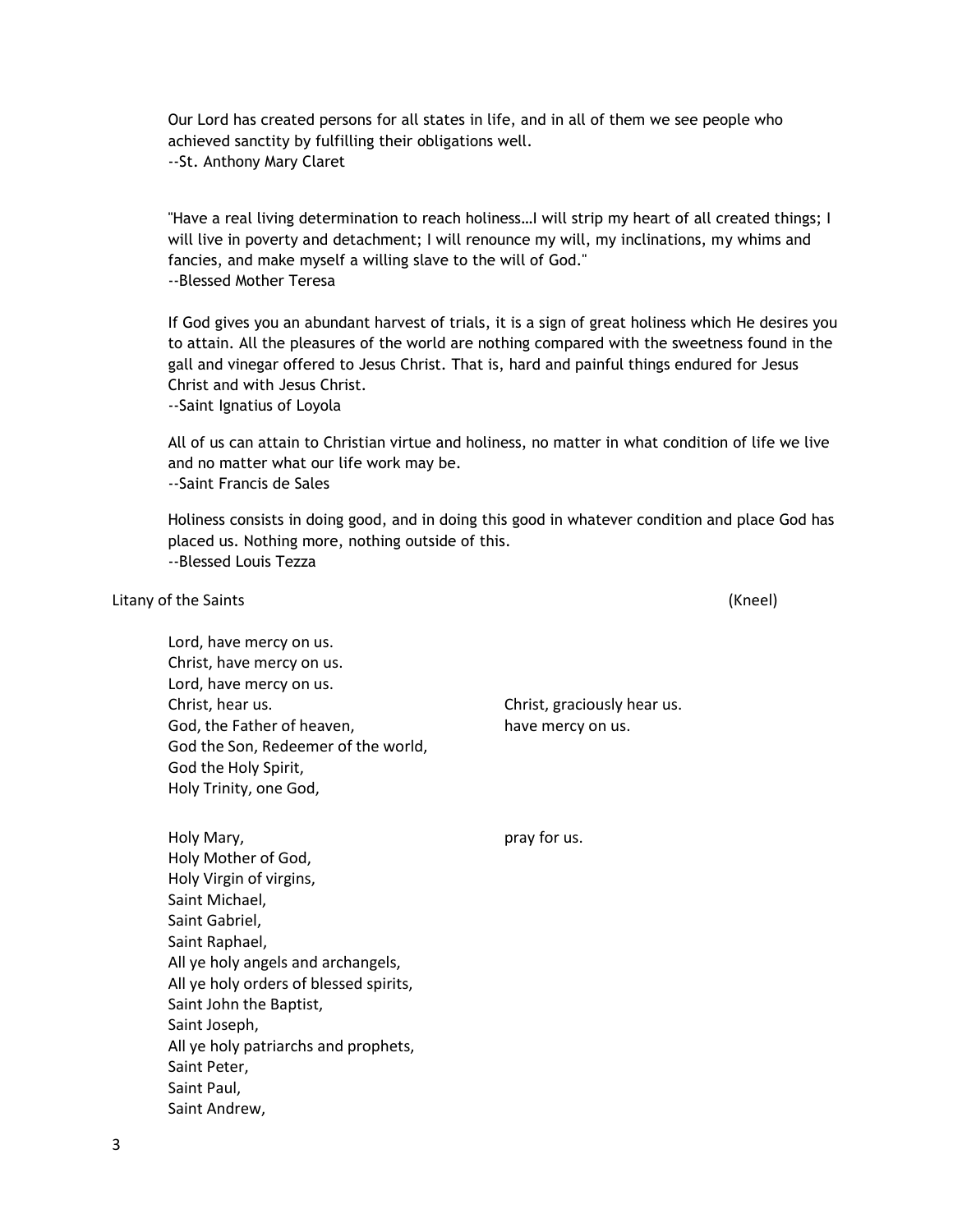Saint James, Saint John, Saint Thomas, Saint James, Saint Philip, Saint Bartholomew, Saint Matthew, Saint Simon, Saint Thaddeus, Saint Matthias, Saint Barnabas, Saint Luke, Saint Mark, All ye holy apostles and evangelists, All ye holy disciples of the Lord, All ye holy innocents, Saint Stephen, Saint Lawrence, Saint Vincent, Saints Fabian and Sebastian, Saints John and Paul, Saints Cosmos and Damian, Saints Gervase and Protase, All ye holy martyrs, Saint Sylvester, Saint Gregory, Saint Ambrose, Saint Augustine, Saint Jerome, Saint Martin, Saint Nicholas, All ye holy bishops and confessors, All ye holy doctors, Saint Anthony, Saint Benedict, Saint Bernard, Saint Dominic, Saint Francis, All ye holy priests and levites, All ye holy monks and hermits, Saint Mary Magdalene, Saint Agatha, Saint Lucy, Saint Agnes, Saint Cecilia, Saint Catherine, Saint Anastasia, Saint Clare,